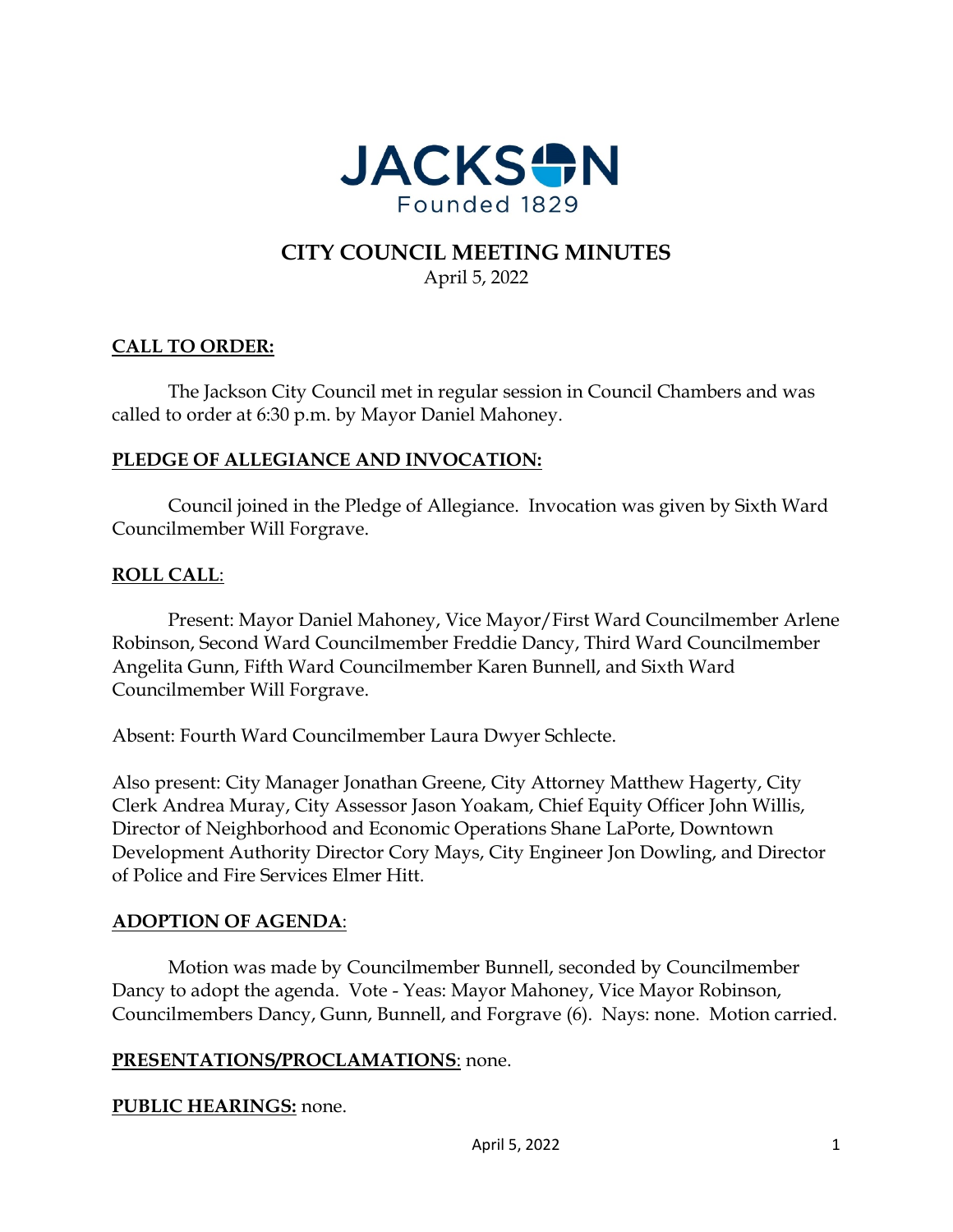#### **CITIZEN COMMENTS:**

Citizen comments were heard and the meeting continued.

### **PETITIONS & COMMUNICATION FROM CITY STAFF AND OTHER GOVERNMENTAL ENTITIES:**

#### **A. March Board of Review Meeting Minutes**

Motion was made by Councilmember Forgrave, seconded by Councilmember Bunnell to accept and place on file the March Board of Review Meeting Minutes. Vote - Yeas: Mayor Mahoney, Vice Mayor Robinson, Councilmembers Dancy, Gunn, Bunnell, and Forgrave (6). Nays: none. Motion carried.

### **B. Social District Update**

Motion was made by Councilmember Forgrave, seconded by Councilmember Bunnell to accept and place on file the Social District Update. Vote - Yeas: Mayor Mahoney, Vice Mayor Robinson, Councilmembers Dancy, Gunn, Bunnell, and Forgrave (6). Nays: none. Motion carried.

### **CONSENT CALENDAR:**

# **A. Minutes of the Regular Meeting of March 22, 2022**

*Approve the minutes of the regular City Council Meeting of March 22, 2022.* 

#### **B. Reappointments to the Jackson Area Transportation Authority**

*Approval and confirmation of the Mayor's recommendation to reappoint Chelsea Poole and Lezlie Bowles to the Jackson Area Transportation Authority Board of Directors, each for a term of three years, beginning immediately and ending on 3/31/25.* 

### **C. Approve a Revocable License for a Building Mounted Blade Sign at The Blue Julep at 143 W. Michigan Avenue**

*Approve a revocable license for The Blue Julep for the installation of a building mounted blade sign within the Michigan Avenue public right-of-way at 143 W. Michigan, and authorize the Mayor and City Clerk to execute the appropriate document(s).* 

### **D. Amend the Mayor's Recommended Appointment to the Environmental Commission**

*Amend the Mayor's recommendation to appoint Jane Flores to fill a vacancy on the Environmental Commission for a three-year term, beginning June 1, 2022 and expiring on May 29, 2025.*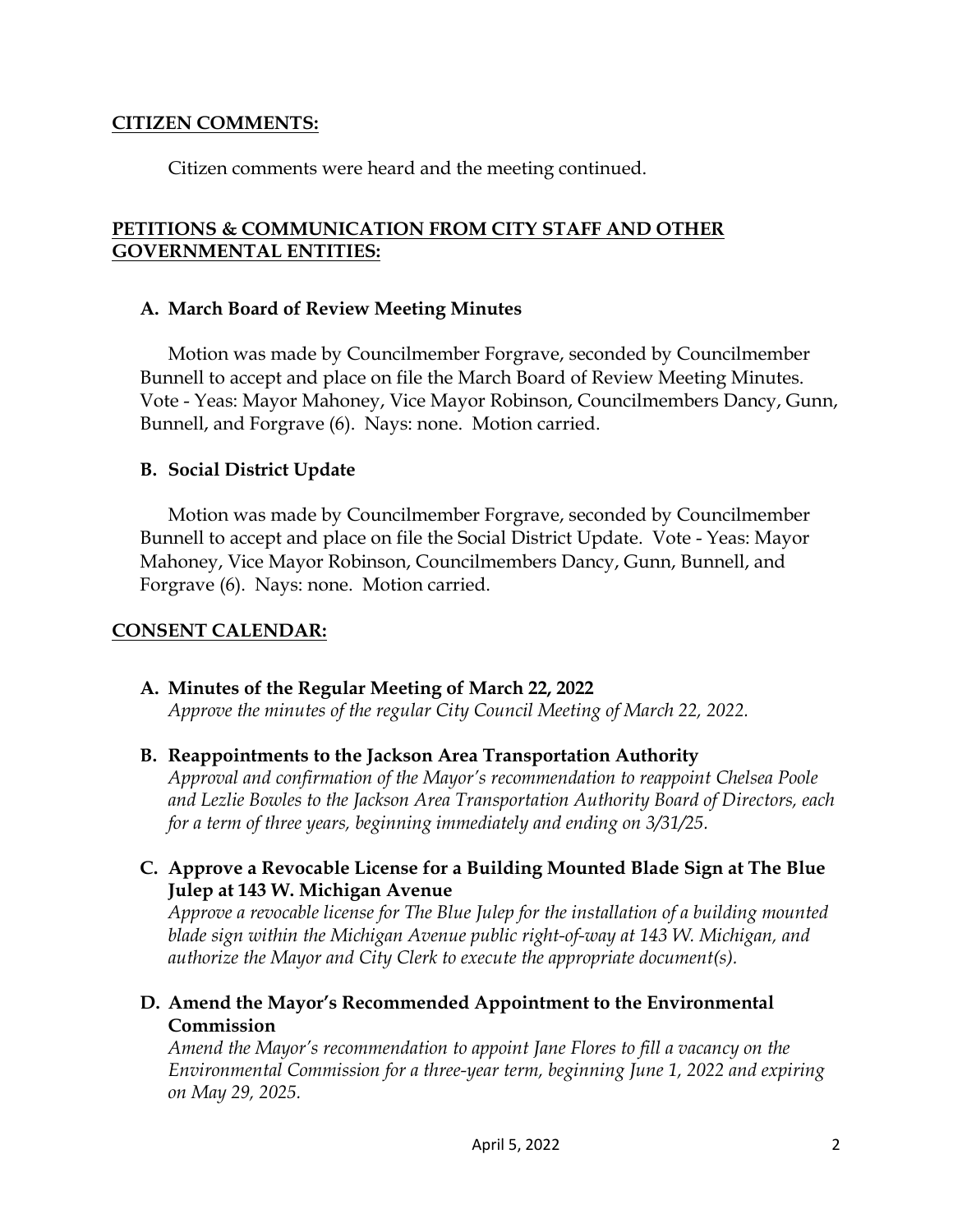**E. Approve a Resolution Supporting an Application for the RAISE (Rebuilding American Infrastructure with Sustainability and Equity) Grant to Improve the Martin Luther King, Jr. Drive Corridor between South Street and Morrell Street** 

*Approve the RAISE grant resolution of support to reconstruct and redevelop Martin Luther King, Jr. Drive between South and Morrell Streets, with a City match of up to \$3,930,346.* 

Motion was made by Councilmember Bunnell, seconded by Vice Mayor Robinson to approve the consent calendar. Vote - Yeas: Mayor Mahoney, Vice Mayor Robinson, Councilmembers Dancy, Gunn, Bunnell, and Forgrave (6). Nays: none. Motion carried.

#### **OTHER BUSINESS:**

#### **A. Second Reading – Community Garden Ordinance**

*Approval of the Community Gardens Ordinance – as recommended by the Jackson City Planning Commission.* 

Motion was made by Vice Mayor Robinson, seconded by Councilmember Gunn to approve the Community Gardens Ordinance as recommended by the Jackson City Planning Commission. Vote - Yeas: Mayor Mahoney, Vice Mayor Robinson, Councilmembers Dancy, Gunn, Bunnell, and Forgrave (6). Nays: none. Motion carried.

#### **NEW BUSINESS:**

**A. Request to Adopt a Resolution Approving Selected Projects for Additional Funds for the 2023-2026 Transportation Improvement Plan (TIP) Recommendation:** *Adopt a resolution to approve the project list as selected for inclusion in the 2023-2026 Transportation Improvement Plan (TIP) and to acknowledge that the City is willing to pay the local match for the selected projects.* 

Motion was made by Councilmember Forgrave, seconded by Vice Mayor Robinson to adopt a resolution to approve the project list as selected for inclusion in the 2023-2026 Transportation Improvement Plan (TIP) and to acknowledge that the City is willing to pay the local match for the selected projects. Vote - Yeas: Mayor Mahoney, Vice Mayor Robinson, Councilmembers Dancy, Gunn, Bunnell, and Forgrave (6). Nays: none. Motion carried.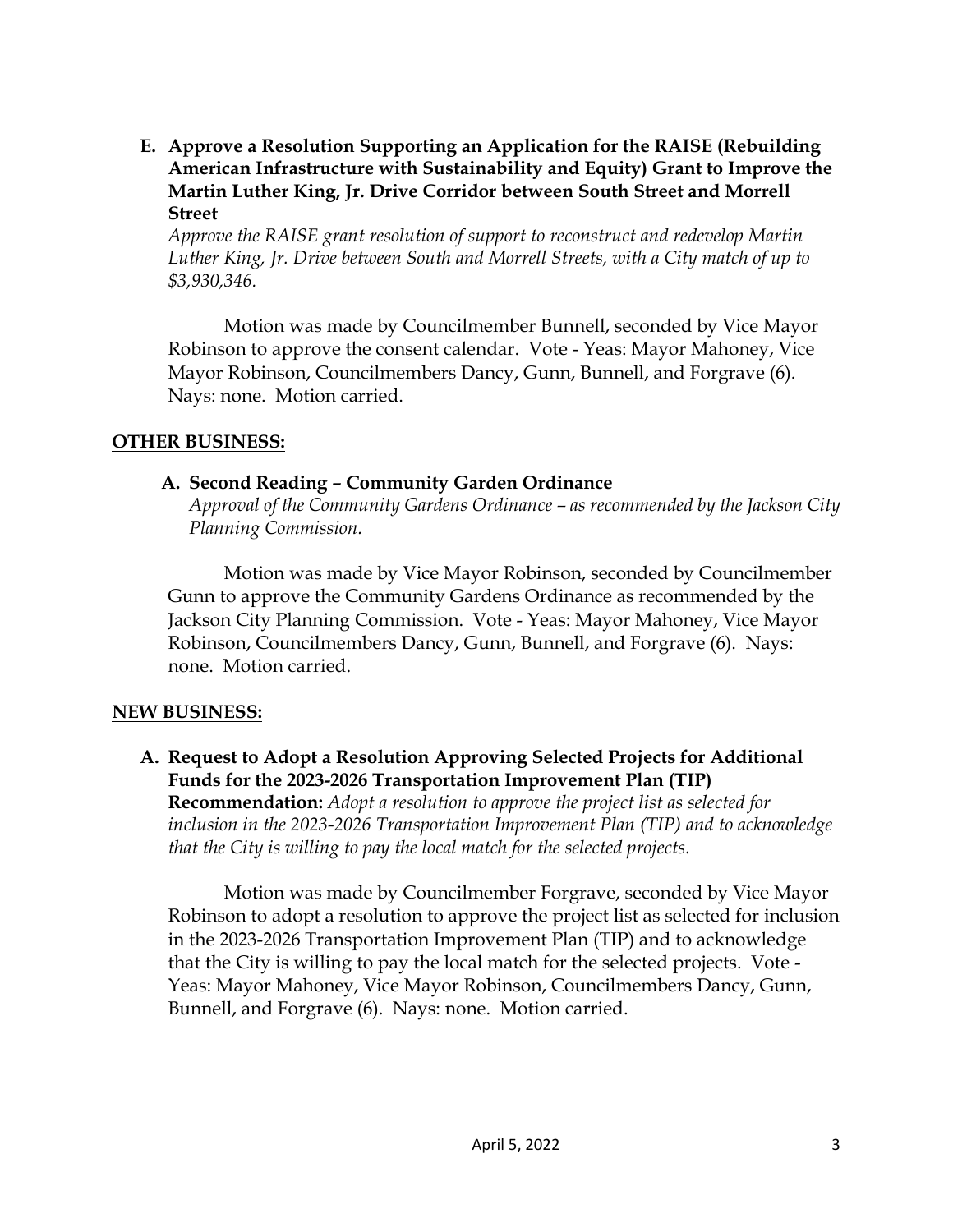**B. Changes to the Standard Lighting Contract for Streetlights with Consumers Energy for the Addition of Seven New Streetlights**

**Recommendation:** *Approve the resolution for changes to the Standard Lighting Contract for seven streetlights with Consumers Energy and authorize the Mayor and City Clerk to execute the appropriate documents.* 

Motion was made by Councilmember Bunnell, seconded by Councilmember Gunn to approve the resolution for changes to the Standard Lighting Contract for seven streetlights with Consumers Energy and authorize the Mayor and City Clerk to execute the appropriate documents. Vote - Yeas: Mayor Mahoney, Vice Mayor Robinson, Councilmembers Dancy, Gunn, Bunnell, and Forgrave (6). Nays: none. Motion carried.

### **C. Request to Adopt a Resolution Approving the Project as Selected for the FY 2022 Federal Highway Funds Inclusion in the 2020-2023 Transportation Improvement Plan (TIP)**

**Recommendation:** *Adopt a resolution to approve the project as selected for the FY 2022 Federal Highway Funds in the 2020-2023 Transportation Improvement Plan (TIP) and to acknowledge that the City is willing to pay the local match for the selected projects.* 

Motion was made by Councilmember Forgrave, seconded by Councilmember Dancy to adopt a resolution to approve the project as selected for the FY 2022 Federal Highway Funds in the 2020-2023 Transportation Improvement Plan (TIP) and to acknowledge that the City is willing to pay the local match for the selected projects. Vote - Yeas: Mayor Mahoney, Vice Mayor Robinson, Councilmembers Dancy, Gunn, Bunnell, and Forgrave (6). Nays: none. Motion carried.

# **D. Resolution to Apply for Local Bridge Program Funding Martin Luther King, Jr. Drive bridge over the Grand River**

**Recommendation:** *Approve a resolution for application to the Michigan Department of Transportation (MDOT) for Local Bridge Funding, authorization for the Mayor and City Clerk to execute the resolution, and authorization for the City Engineer to file an application for the Martin Luther King, Jr. Bridge over the Grand River.* 

Motion was made by Vice Mayor Robinson, seconded by Councilmember Bunnell to approve a resolution for application to the Michigan Department of Transportation (MDOT) for Local Bridge Funding, authorize the Mayor and City Clerk to execute the resolution, and authorize the City Engineer to file an application for the Martin Luther King Jr. Bridge over the Grand River. Vote - Yeas: Mayor Mahoney, Vice Mayor Robinson, Councilmembers Dancy, Gunn, Bunnell, and Forgrave (6). Nays: none. Motion carried.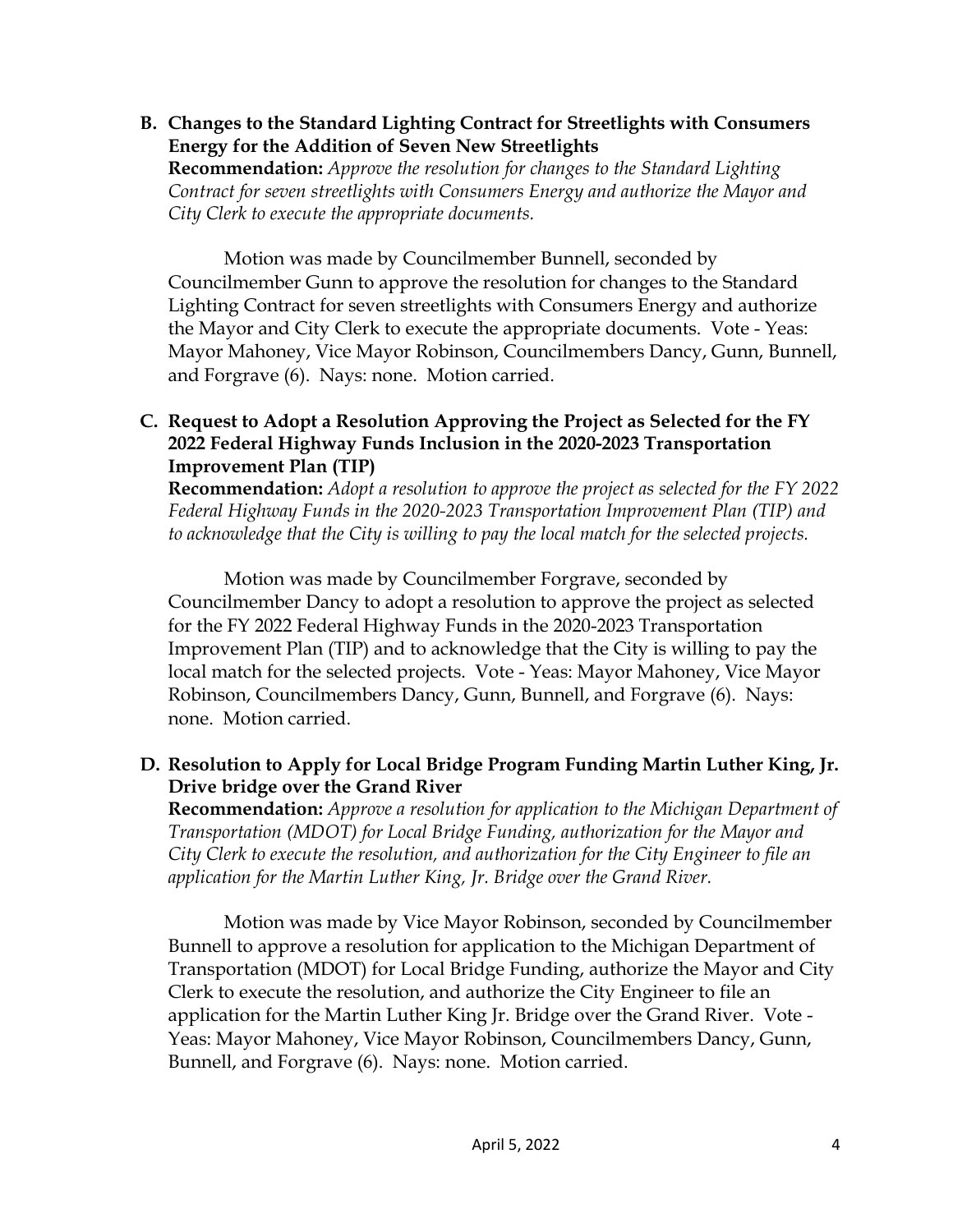**E. Resolution to Apply for Local Bridge Program Funding for Preventative Maintenance for Three Bridges within the City of Jackson** 

**Recommendation:** *Approve a resolution for application to the Michigan Department of Transportation (MDOT) for Local Bridge Program Funding, authorization for the Mayor and City Clerk to execute the resolution, and authorization for the City Engineer to file an application for Preventative Maintenance on three bridges within the City.* 

Motion was made by Councilmember Dancy, seconded by Councilmember Forgrave to approve a resolution for application to the Michigan Department of Transportation (MDOT) for Local Bridge Program Funding, authorize the Mayor and City Clerk to execute the resolution, and authorize the City Engineer to file an application for Preventative Maintenance on three bridges within the City. Vote - Yeas: Mayor Mahoney, Vice Mayor Robinson, Councilmembers Dancy, Gunn, Bunnell, and Forgrave (6). Nays: none. Motion carried.

**F. Approve the Sale of the Hotel Hayes, City Owned Property Located at 228 W. Michigan Avenue to J. Jeffers & Co. for \$25,000**

**Recommendation:** *Approve the sale of the Hotel Hayes, located at 228 W. Michigan Avenue to J. Jeffers & Co. of Milwaukee, Wisconsin for \$25,000.00. Authorize the City Manager to sign the Purchase Agreement and Property Transfer and Development Agreement; and any other authorized documents to complete the sale of the Property, making minor modifications as necessary.* 

Motion was made by Councilmember Bunnell, seconded by Councilmember Gunn to approve the sale of the Hotel Hayes located at 228 W. Michigan Avenue to J. Jeffers & Co. of Milwaukee, Wisconsin for \$25,000.00, authorize the City Manager to sign the Purchase Agreement and Property Transfer and Development Agreement and any other authorized documents to complete the sale of the property making minor modifications as necessary. Vote - Yeas: Mayor Mahoney, Vice Mayor Robinson, Councilmembers Dancy, Gunn, Bunnell, and Forgrave (6). Nays: none. Motion carried.

### **CITY COUNCILMEMBER'S COMMENTS:**

Mayor Mahoney, Vice Mayor Robinson, Councilmembers Gunn, Bunnell, and Forgrave all offered comments. Councilmember Dancy declined to offer comments.

### **MANAGER'S COMMENTS:**

City Manager Jonathan Greene offered comments.